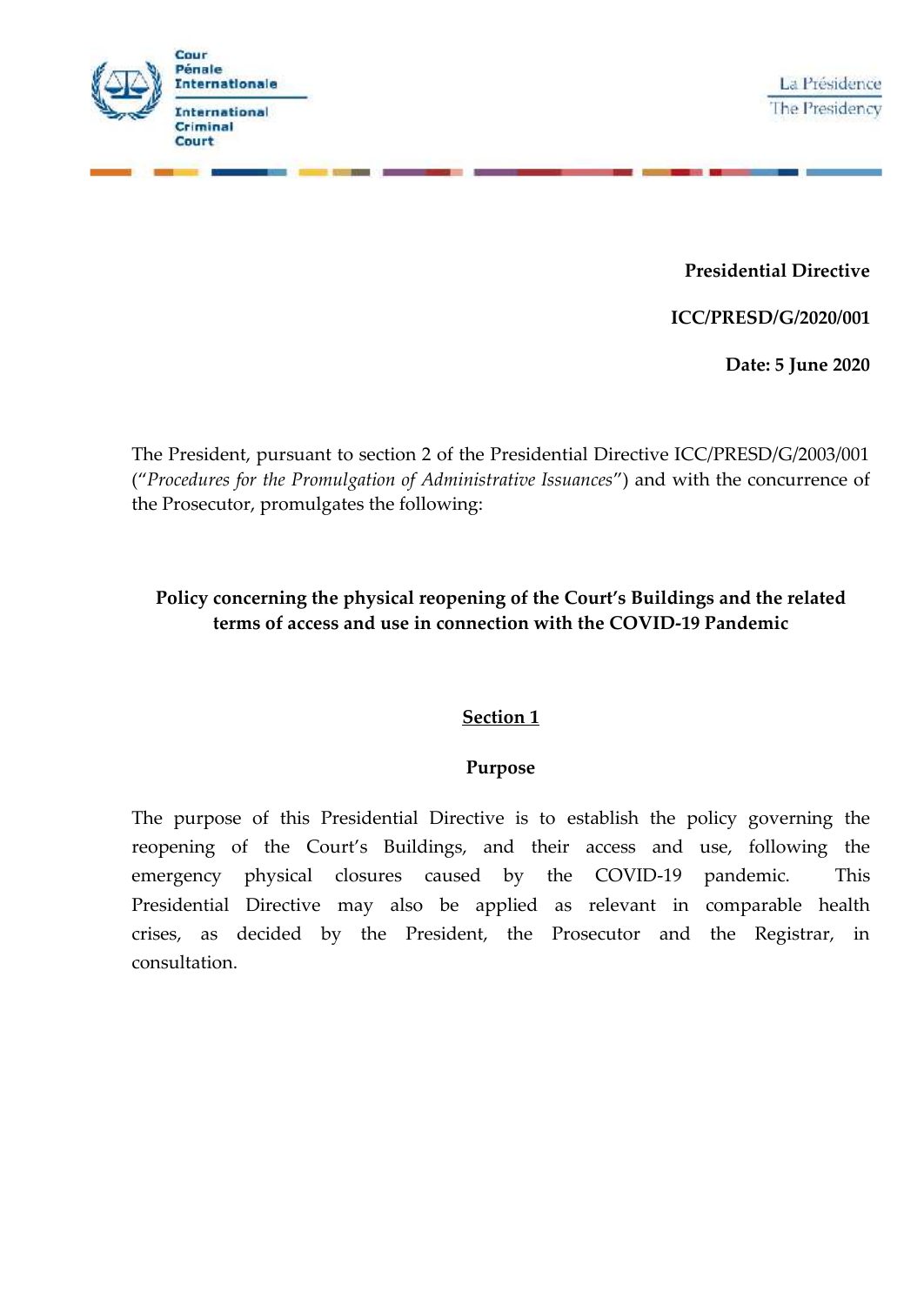# **Section 2**

# **Definitions**

For the purpose of this Presidential Directive and its annex, the terms below are defined as follows:

- 2.1 "Court's Building" means the building of the Court located at Oude Waalsdorperweg 10, 2597AK, in The Hague, the Netherlands;
- 2.2 "Court's Buildings" means the Country Offices' Buildings, the Liaison Office and the Court's Building collectively;
- 2.3 "Country Offices' Buildings" means the buildings available to, maintained, occupied, leased or used by the Court in the different situation countries, which form part of the Court's premises for the purpose of the Agreement on Privileges and Immunities of the International Criminal Court and other arrangements concluded with the concerned States;
- 2.4 "Liaison Office" means the office available to, maintained, occupied, leased and used by the Court in New York;
- 2.5 "Users" means elected officials, staff members, interns, visiting professionals, counsel, members of defence teams, legal representatives of victims and members of their teams, legal advisers pursuant to rule 74(10) of the Rules of Procedure and Evidence, victims, witnesses, suspects, accused, consultants, individual contractors and all other individuals who are given the right to access and use the Court's Buildings by the Court.

# **Section 3**

# **Principles**

3.1 The Court's decision-making in the context of the COVID-19 pandemic with respect to access to, and use of, the Court's Buildings, aims to protect the safety – including, notably, public health – and well-being of Users, while ensuring the Court's ongoing work to the extent possible.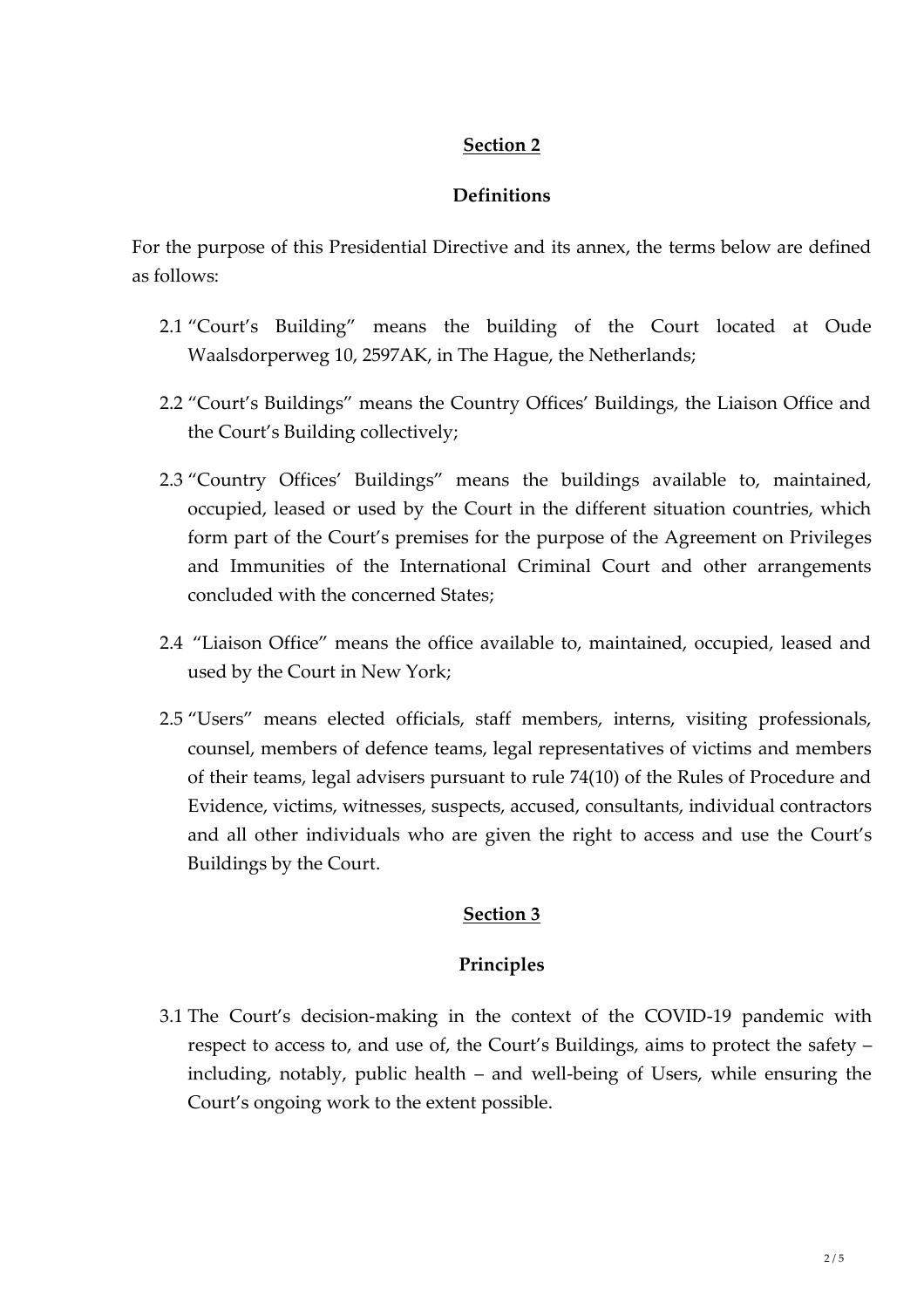3.2 Decision-making in the context of the COVID-19 pandemic concerning access to, and use of, the Court's Buildings fully takes into account, *inter alia,* the advice and recommendations of the Crisis Management Team (which includes the Head of the Occupational Health Unit), the recommendations made and measures adopted by the States where the Court's Buildings are physically located, the practice of other international organisations and other reputable sources of information.

#### **Section 4**

#### **Decision-making**

- 4.1 Noting the urgent and fluid nature of the situation caused by the COVID-19 pandemic, and the need to ensure a prompt response by the Court, decisions concerning access to, and use of, the Court's Buildings shall be taken by the President, Prosecutor and Registrar, in consultation, and shall be communicated on their behalf to all concerned via email or through any other means deemed appropriate for notification purposes.
- 4.2 The Registrar shall implement and ensure compliance with the decisions taken under section 4.1, including the measures set out in this Presidential Directive and its annex.
- 4.3 This Presidential Directive and its annex do not impede the power of a Chamber of the Court to regulate judicial proceedings. Any issue concerning the application of this Presidential Directive and its annex in connection with judicial proceedings shall be resolved by instruction from the Chamber in question.

### **Section 5**

#### **Gradual access to, and use of, the Court's Buildings**

5.1 Access to, and use of, the Court's Building will occur gradually, under the terms set out in the annex to this document.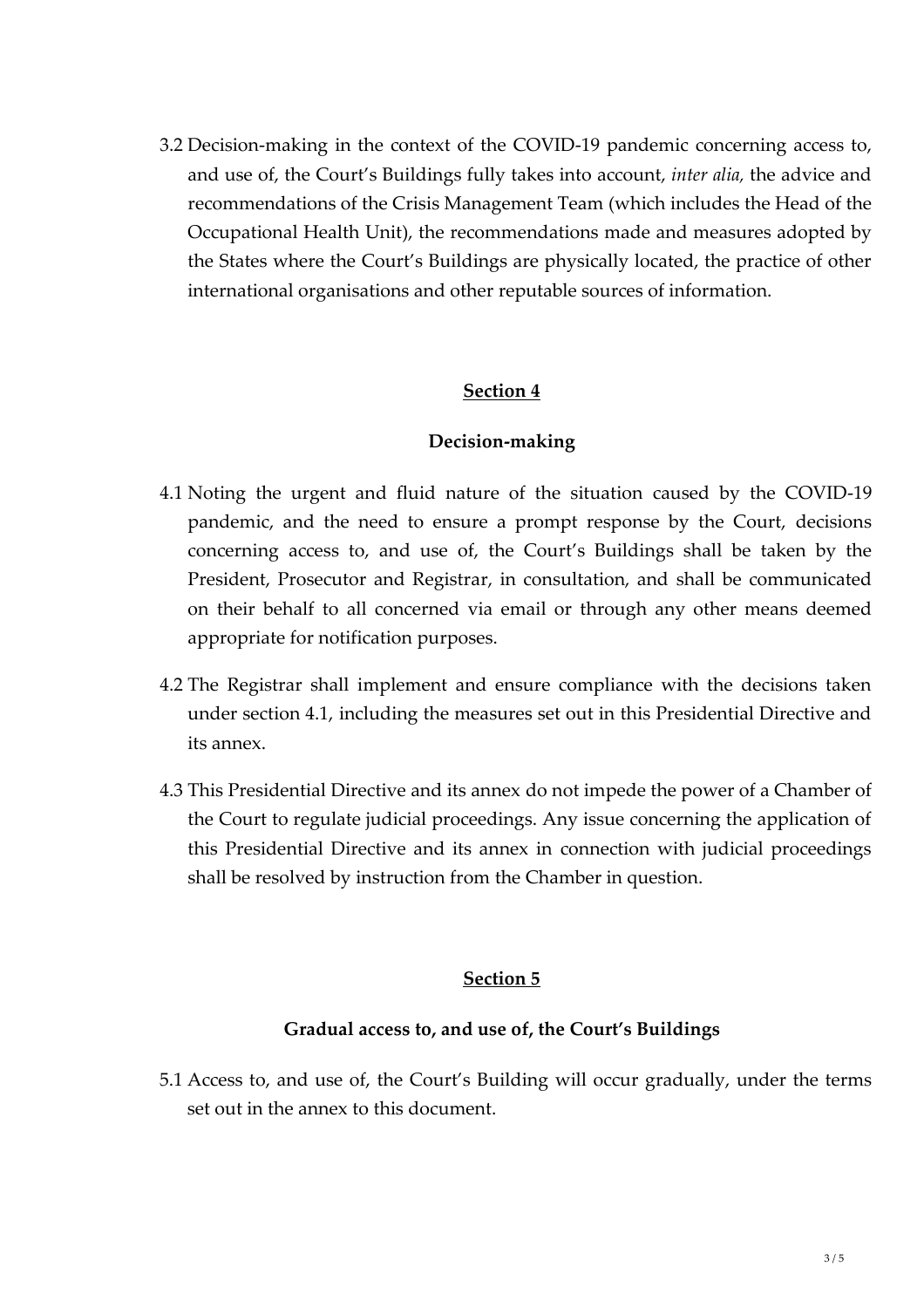- 5.2 Further operational guidance related to the matters set out in the annex, including precise dates, will be communicated to all Users via email or through any other means deemed appropriate for notification purposes.
- 5.3 Access to, and use of, Country Offices' Buildings and the Court's Liaison Office will be regulated in accordance with the decision-making process set out in section 4 above and will be communicated to affected Users.
- 5.4 The Court reserves the right to condition the access to, and use of, the Court's Buildings to the completion by Users of medical clearance procedures and/or medical examinations, as considered necessary by the Court's Medical Officer in connection with COVID-19, and to subsequent medical clearance granted by her or him. All medical records pertaining to such medical clearance and/or medical examinations, in whatever form or shape, that are accessed or collected by, and/or provided to, the Court's Medical Officer, shall be classified as confidential and shall only be available to her or him and to any other person under her or his authority.
- 5.5 Notwithstanding this policy and its annex, access to, and use of, the Court's Buildings may be denied, discontinued or subject to conditions or limitations as required by security and safety considerations – including, notably, public health – as decided by the President, the Prosecutor and the Registrar, in consultation. This may include any immediate urgent closures of the Court's Buildings which may be deemed necessary, which may be effected by the Registrar, following consultation with the President and Prosecutor.
- 5.6 Users may be refused access to, and use of, the Court's Buildings in accordance with the terms of the present Presidential Directive and/or its annex, as well as in cases of non-compliance.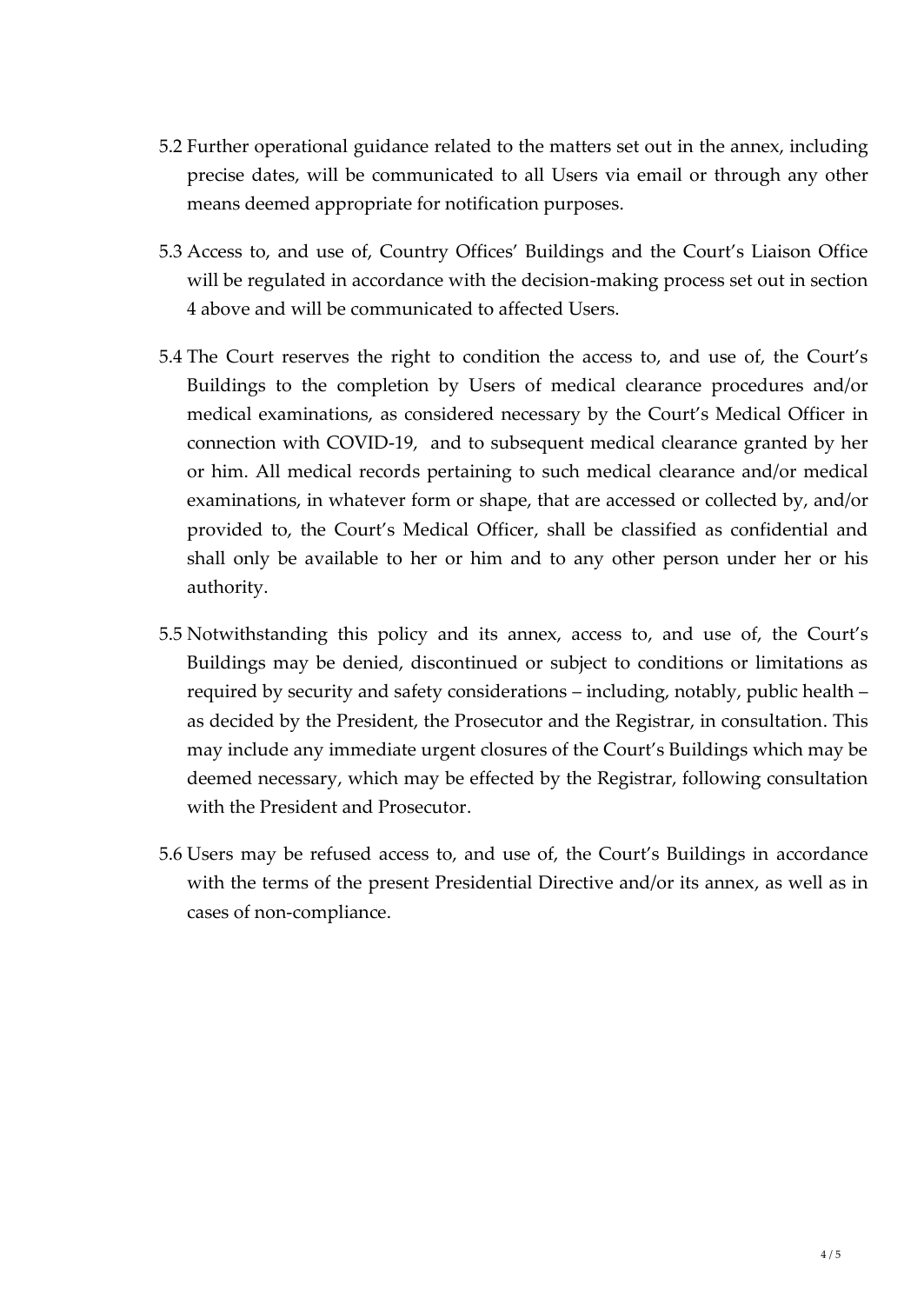## **Section 6**

#### **Final provisions**

- 6.1 In case of conflict between this Presidential Directive and the Presidential Directive ICC/PRESD/G/2016/001, the former shall prevail.
- 6.2 This Presidential Directive shall enter into force from 8 June 2020.
- 6.3 The content of this Presidential Directive and its annex shall be kept under constant review, and amended as deemed necessary in the circumstances.



Chile Eboe-Osuji

President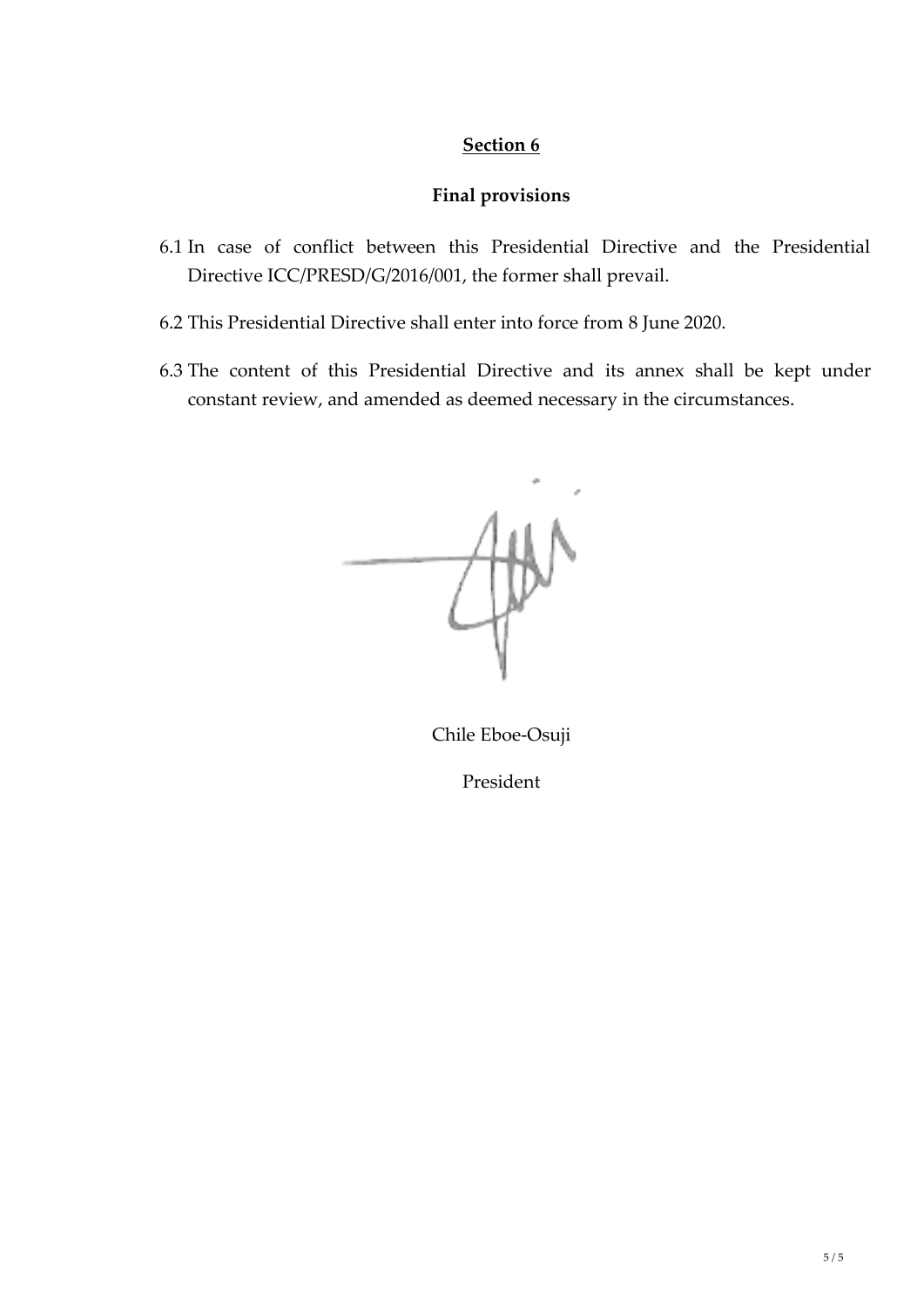#### **ANNEX TO ICC/PRESD/G/2020/001**

#### **Terms governing the phased physical reopening of the Court's Building**

- 1. The present annex applies only to the Court's Building as defined in section 2.1 of the Presidential Directive, namely the building of the Court located at Oude Waalsdorperweg 10, 2597AK, in The Hague, the Netherlands.
- 2. The content of the present annex shall be kept under review and adjusted as necessary.
- 3. The implementation of phased access to, and use of, the Court's Building following its initial emergency physical closure on 17 March 2020 intends to:
	- Protect the safety and wellbeing of Users so as to reduce the risks associated with COVID-19 in the workplace environment;
	- Respect those host State recommendations and measures which are applicable to the functioning of the Court; and
	- Ensure a return, to the extent possible, to full operation in the Court's Building at a pace that is adapted to the Court's ability to respect safety and wellbeing aspects, while ensuring that core activities can, gradually, and in a controlled manner, resume.
- 4. The following is applicable:
	- Remote working remains the *modus operandi* in phases 1 and 2 (as set out below); it shall only be deviated from if and to the extent necessary for the efficient and effective delivery of operations.
	- A phased approach concerning the access to, and use of, the Court's Building will be introduced, building up to the maximum capacity and allowing for the implementation of all necessary safety and wellbeing requirements. The pace of the phasing will be determined by the evolution or spread of COVID-19, as well as the recommendations made, and measures adopted by the host State.
- 5. The precise dates at which each phase will be implemented shall be communicated to Users via email or through any other means deemed appropriate for notification purposes.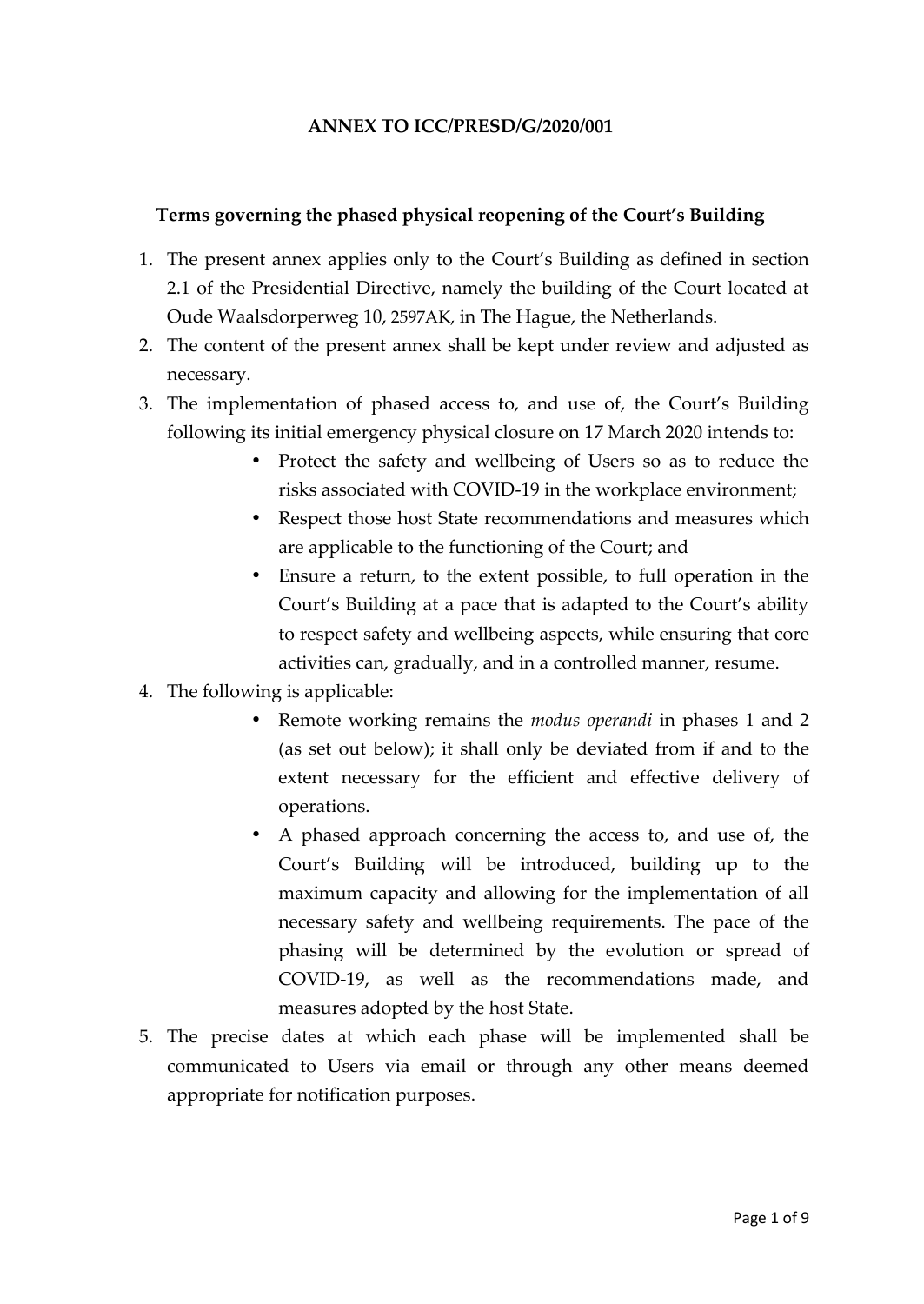### **Phase 1**

- Official physical reopening of the Court's Building.
- Gradual increase of Users physically present to a safe maximum number, as determined from time to time by the Registrar also on behalf of the President and the Prosecutor (taking into account the Crisis Management Team's ('CMT') advice and recommendations).
- Users shall be approved to return to the Court's Building in adherence with the terms set out in the present annex.
- Users approved to be physically present in the Court's Building shall be on premises only for as long as required to perform tasks required to be conducted on premises and shall otherwise continue to work remotely.
- Continue remote working arrangements for all other Users.

#### **Phase 2**

- Remains as phase 1 except that a larger number of Users is expected to be authorised to work at the Court's Building, while maintaining a safe maximum number, as determined from time to time by the Registrar (taking into account the CMT's advice and recommendations).
- Users shall be approved to return to the Court's Building in adherence with the terms set out in the present annex.
- Continue to maintain remote working arrangements for all other Users.

#### **Phase 3**

- Remove limitations on the number of persons physically present at the Court's Building.
- Accelerated but controlled build up to full capacity.
- Continue to maintain remote working arrangements for those who, for reasons established in this annex, are unable to return to the Court's Building.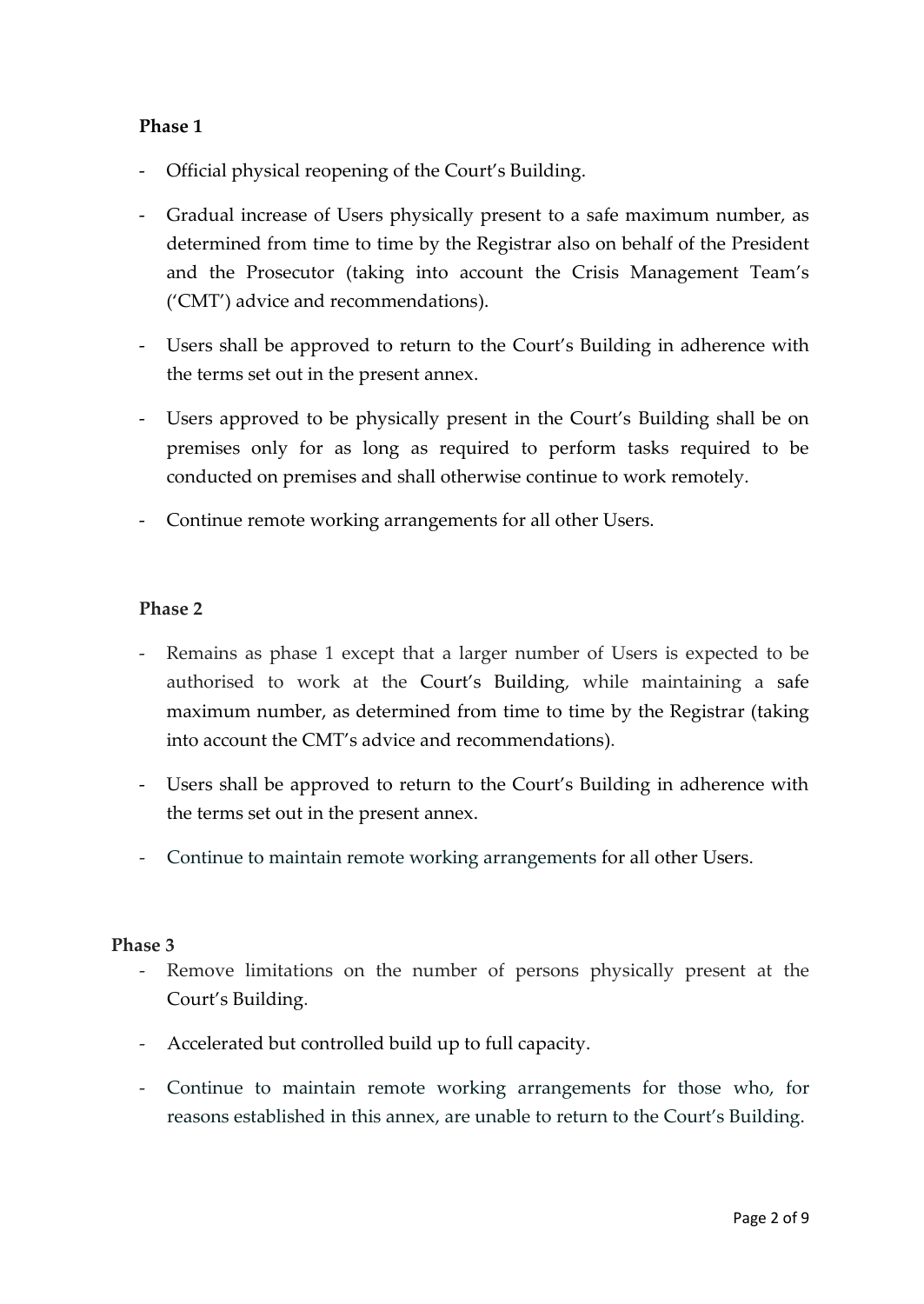- Assess possibility of lifting approval measures.<sup>1</sup>
- Opening of cafeteria and coffee corners, gym and library.
- Re-opening of the Court to visitors.

# **Gradual reopening of the Court's Building**

- 6. For Users who return in phases 1 and 2, presence on premises remains the exception rather than the rule. Priority shall be given to those Users performing functions that are required for the resumption of Court proceedings and other core activities.
- 7. Return during phases 1 and 2 shall be kept to a minimum number of persons, and only for the time necessary to complete tasks which are required to be conducted on premises. Under no circumstances should a person falling within the scope of categories indicated at paragraph 12(c) below be directly or indirectly pressured to be physically present. Furthermore, no User may be requested to be physically present at the Court to perform a(n) (essential) task, if it is not possible to observe all applicable COVID-19 precautionary measures, including availability of Personal Protective Equipment ('PPE').
- 8. In identifying Users whose functions require them to return to the premises in phases 1 and 2, priority shall be given to those who volunteer for early return, to the extent possible.
- 9. Careful consideration shall be given to any concerns expressed by Users about being required to be physically present on premises. No direct or indirect detrimental action may be taken against any User merely for having raised any concerns in this regard and seeking resolution in good faith, including, but not limited to, within the context of the performance appraisal system.
- 10. The Court shall remain closed to all visits in phases 1 and 2, unless an exception is made by the Registrar also on behalf of the President and the Prosecutor. State Party representatives attending meetings on premises under the auspices of the Assembly of States Parties ('ASP') shall be permitted access to, and use of, the Court's Building in accordance with the present

<sup>&</sup>lt;sup>1</sup> Some factors to be considered: the evolution and spread of the virus, number of people in the building, testing options.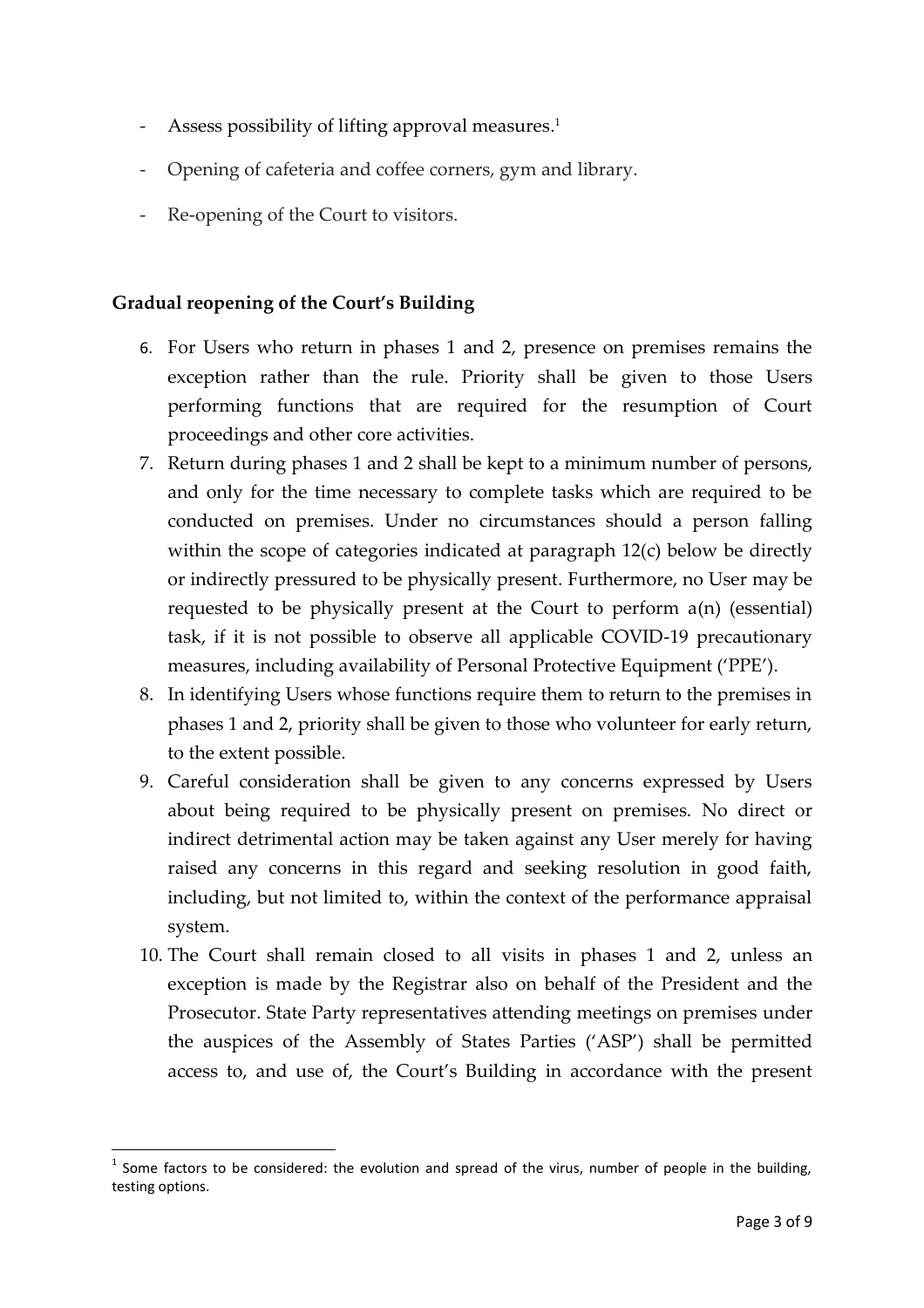annex, in so far as Registrar, in consultation with the Secretariat of the ASP and the CMT, has determined that such meetings are absolutely necessary.

- 11. The following prerequisite conditions must be satisfied before the Court's Building can officially reopen. These conditions are to be kept under review and adjusted as necessary in accordance with the evolution and/or spread of the virus:
	- Procurement and confirmed delivery of the PPE and other identified material requirements deemed necessary to ensure the safety and wellbeing of all those present at the Court's Building.
	- Defining and implementing measures to secure a safe working space within the Court's Building. This includes: physical distancing in the office environment, including for traffic within the Court's Building; enhanced cleaning of the building; availability of sanitizers at entrances, in kitchenettes, and close to bathrooms; structural changes and/or additional signage identified for implementation (including, where applicable, the use of protective screens); minimising where possible the need to touch surfaces such as door handles and ensuring enhanced cleaning where this is not possible.
	- Managers to select Users to return to the Court's Building and Occupational Health Unit ('OHU') to clear Users to be 'allowed in the Court's building' (see paragraph 12 below).
	- Communication to Users concerning the Court's approach to access to, and use of, the Court's Building.

Selection of Users to be physically present at the Court's Building during phases 1 and 2

12. In order to limit the number of Users accessing and using the Court's Building, it is essential that the identification of persons allowed to return is done in a careful and consistent way. Where managers are asked to select Users to return to the Court's Building, the following steps shall be taken:<sup>2</sup>

<sup>2</sup> These steps may be revisited as the spread of the virus and local conditions evolve, and will depend*, inter alia*, on the measures adopted and recommendations made by the host State.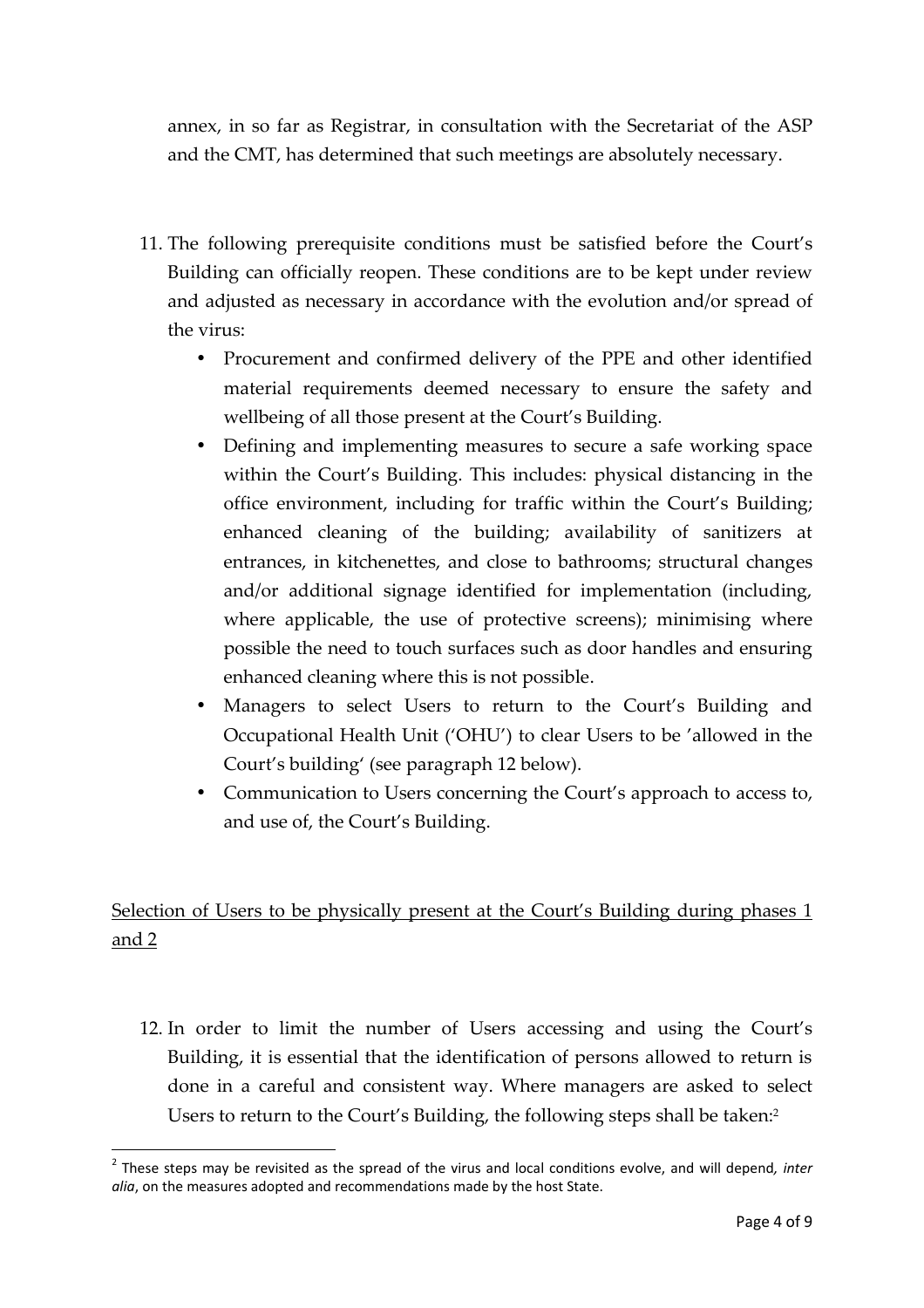- a. When identifying possible Users to return to the Court's Building, managers shall, in consultation with a User, assess the absolute need to work on premises. This shall be based primarily on the need to be physically present to carry out essential functions and core activities which cannot be performed remotely and secondarily, for those individuals whose well-being or productivity is seriously affected by continued remote working arrangements. Priority amongst those who need to work on premises should be given to Users who volunteer to return to the Court's Building.
- b. Users may raise any concerns in respect of returning to the Court's physical premises in accordance with paragraph 9 above.
- c. For the purpose of identifying Users to return to the Court's Building during phases 1 and 2, due consideration shall be given to the following key factors and circumstances:
	- i. Those with risk factors for severe or critical illnesses, including age >65, underlying co morbidities (as defined by the World Health Organization ('WHO'));, e.g. diabetes, cardiovascular disease, chronic lung disease, cancer and immunocompromised individuals;
	- ii. Pregnant women;
	- iii. Parents of (pre)school age children where children are not physically attending (pre)school due to closures and require parental supervision, as well as women who are breastfeeding;
	- iv. Caregivers of vulnerable/sick/elderly household members.
- d. Without prejudice to sub-paragraph (e) below, if a User believes she or he falls under (i) or (ii) of sub-paragraph (c) above, she or he shall not be eligible to return. Users must inform their managers in good faith that they fall within the scope of any of those two categories. Strict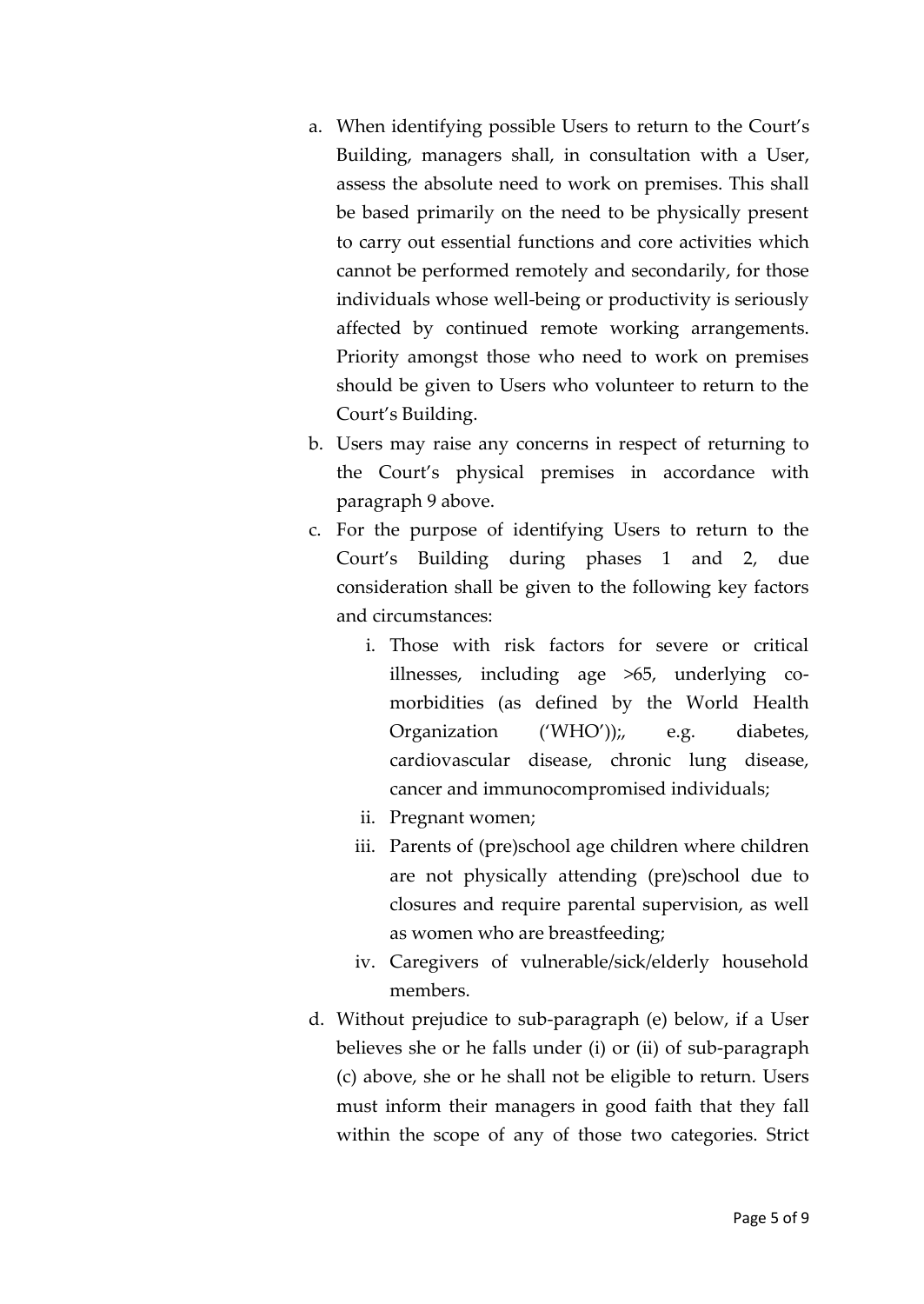confidentiality applies in relation to the information provided.

- e. Any elected official falling within category (i) or (ii) of sub-paragraph (c) above may voluntarily choose to return to the Court's Building. Notwithstanding implementation of applicable COVID-19 precautionary measures, such User assumes, in this case, full personal risk and liability for her or his decision to return to the Court's Building in these circumstances. The provision in this sub-paragraph is also applicable to counsel, members of defence teams, legal representatives of victims and members of their teams, and legal advisers pursuant to rule 74(10) of the Rules of Procedure and Evidence.
- f. Users falling within categories (iii) and (iv) of sub paragraph (c) above may not be required to return, unless they voluntarily choose to do so.
- g. The categories set out in sub-paragraph (c) above shall also continue to be applicable in phase 3, unless the President, Prosecutor and Registrar, in consultation, determine otherwise and communicate to Users in this regard.
- h. Following consultations with possible Users, managers shall submit their list of selected Users to Directors<sup>3</sup> for review and prioritisation, followed by submission to the Registrar (assisted by the CMT) in order to ensure Court wide numerical compliance. In the event that the numbers requested exceed the authorised limit, the Registrar (assisted by the CMT) will engage with the Directors<sup>4</sup> of the different Organs to further prioritise their list of Users. The Registrar also on behalf of the President and the Prosecutor and assisted by the CMT, shall approve a final list of Users who may be granted access to, and use of, the Court's Building, subject to medical clearance being granted.

 $3$  Or equivalent.<br> $4$  Or equivalent.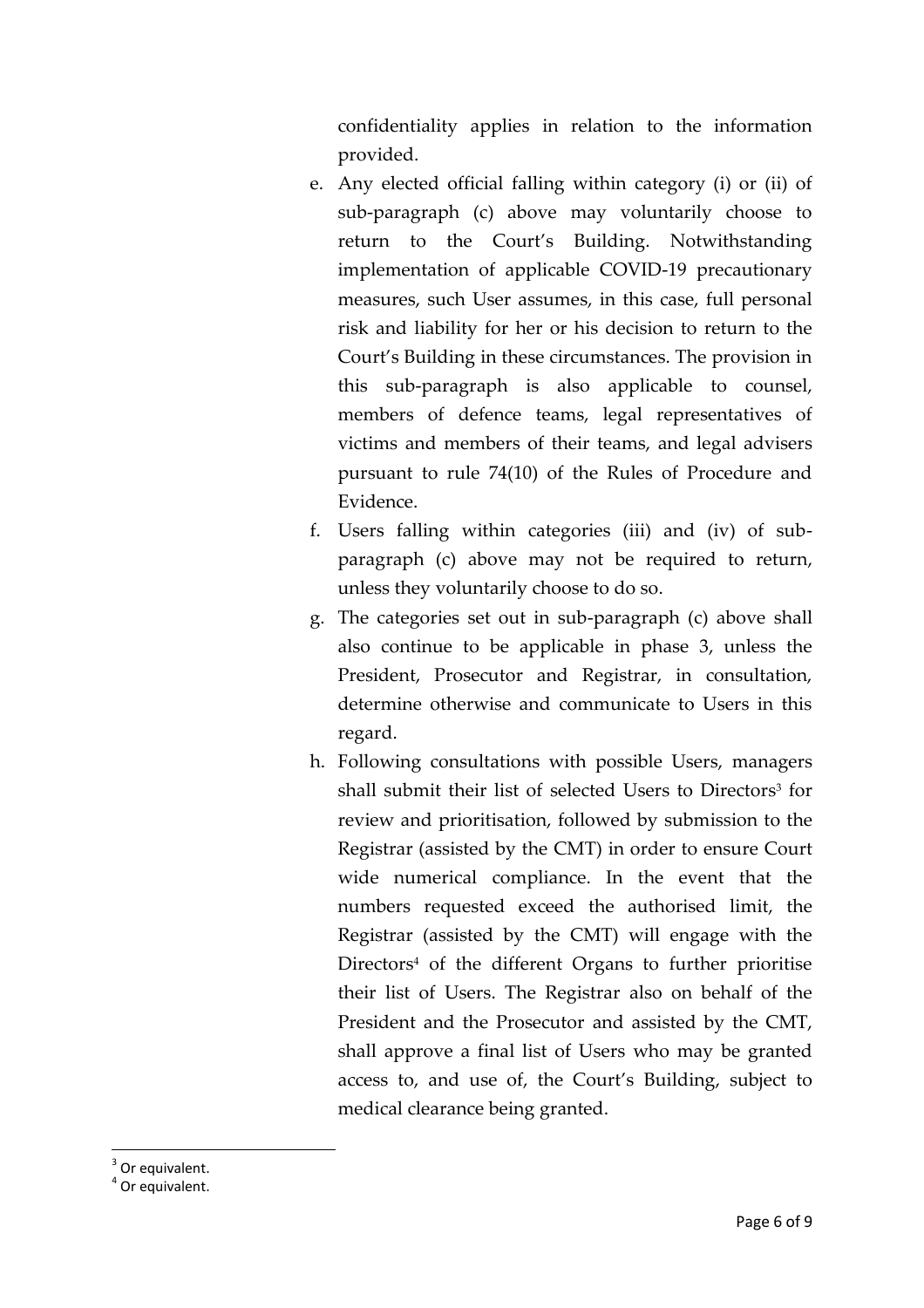- i. At the direction of the Registrar, the Court's Medical Officer shall proceed with the medical clearance process, on the basis of the validated list of Users, to return to the Court's Building.
- j. For the purpose of sub-paragraph (i) above, Users shall undergo any medical examinations required by the Court's Medical Officer, including by completing a questionnaire (this may cover, *inter alia*, information on the User and members of the User's household who are sick or may have had COVID-19 or have a pre-existing medical condition) and returning it to OHU. If a User is subsequently medically cleared by the Court's Medical Officer, she or he shall be placed on the list of 'Users medically cleared for re-entry to the building', which shall enable the Registrar in implementing the Court's reopening measures. All medical records, in whatever form or shape, pertaining to Users shall be classified as confidential and shall only be available to the Court's Medical Officer and to any other person under her or his authority.
- k. The list of medically cleared Users without the medical records and/or medical information - shall be maintained by the Registrar (assisted by the CMT). A regularly updated list of names shall be circulated to both Facilities Management Unit and the Safety and Security Section ('SSS') for authorised access to, and use of, the Court's Building.
- 13. The Registrar (assisted by the CMT) will introduce a system to ensure adherence to the maximum number of persons allowed on premises at any one time, including an advance booking system available to medically cleared Users. Access to, and use of, the Court's Building is subject to advance booking. That advance booking system will allow for prioritisation of Users, as necessary, in the event that maximum capacity at any one time is exceeded.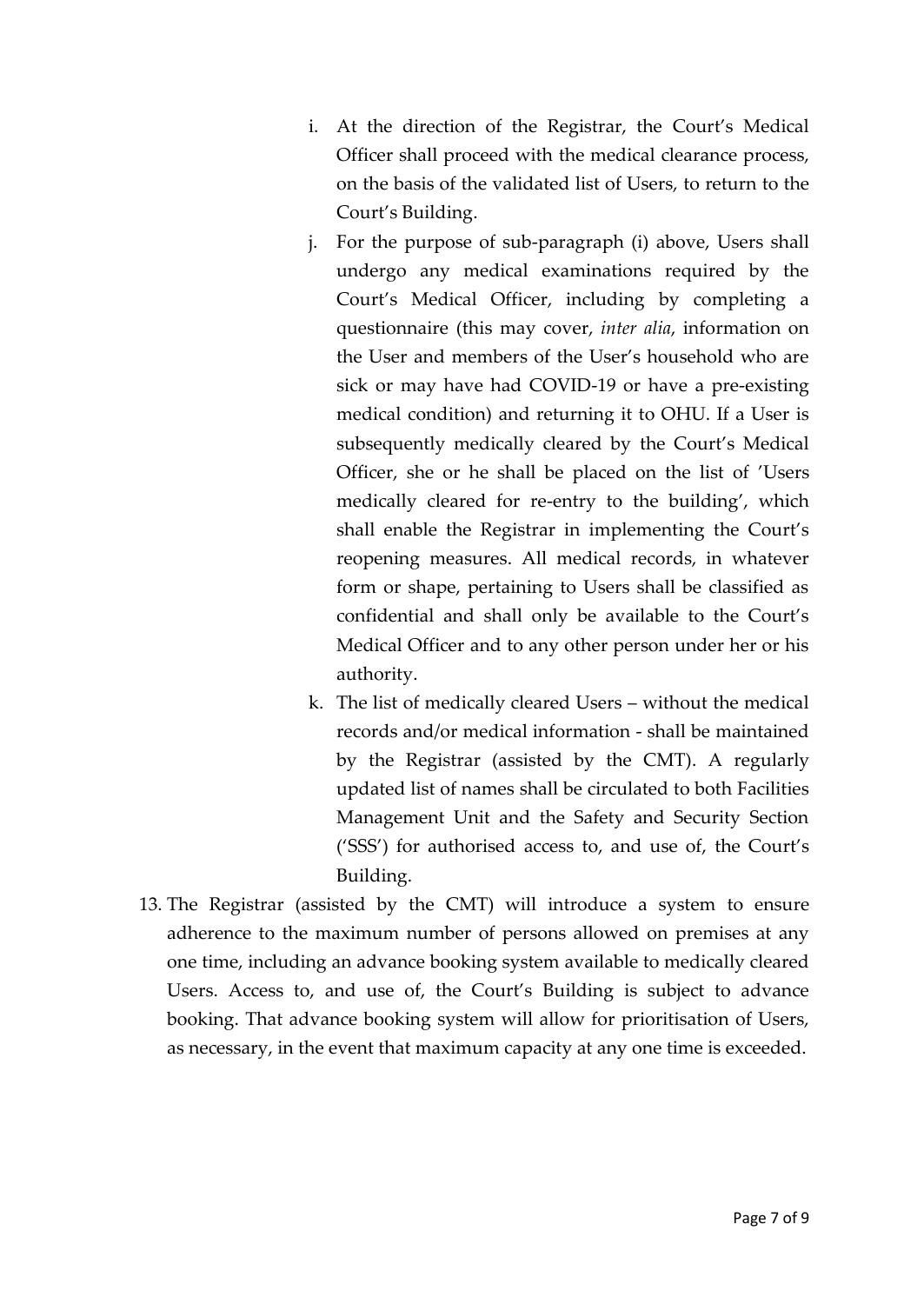### Working conditions at the Court's Building

- 14. The following shall apply to the Court's Building upon its reopening, the necessity of which may be reviewed and adjusted as necessary:
	- $\int$  Users working in an office shall work alone;<sup>5</sup> those working in an open plan environment shall maintain a physical distance of 1.5 metres. Occupancy in an open plan office environment shall not be less than 15 m2 per person.
	- Users entering the Court's Building shall be provided with a face mask. Unless a User has been granted an exception by the Registrar (on the advice of the OHU), the use of a face mask shall be obligatory in common areas and in those circumstances where the observance of a physical distance of 1.5 metres is not possible.
	- Any rules or restrictions on movement in and around the Court's Building shall be marked or communicated in advance to Users (e.g. maximum occupancy of confined spaces such as elevators, direction of foot traffic flow in busy areas, use of elevators/stairs, as necessary etc.)
	- The continued use of technology to conduct all internal meetings virtually is strongly encouraged. In-person meetings may occur when absolutely necessary for technical or operational reasons, and when no other alternative solutions can be pursued provided attendees can observe a physical distance of 1.5 metres. In-person meetings must be kept to a strict minimum in frequency, size and duration. Any restrictions on gathering size in place in the host State must be adhered to. In order to minimise the time Users spend in close proximity to each other, meeting durations shall be kept to the minimum possible.

## **Measures to be taken by Users entering the Court's Building**

15. To ensure safety and wellbeing within the Court's Building all Users must act with due consideration for their own safety and that of others.

<sup>&</sup>lt;sup>5</sup> Where this is not possible (including e.g. by means such as alternating presence in the office in shared nonopen plan offices or using alternative vacant office space), a User shall not be required to return to the Court's Building during phases 1 and 2.